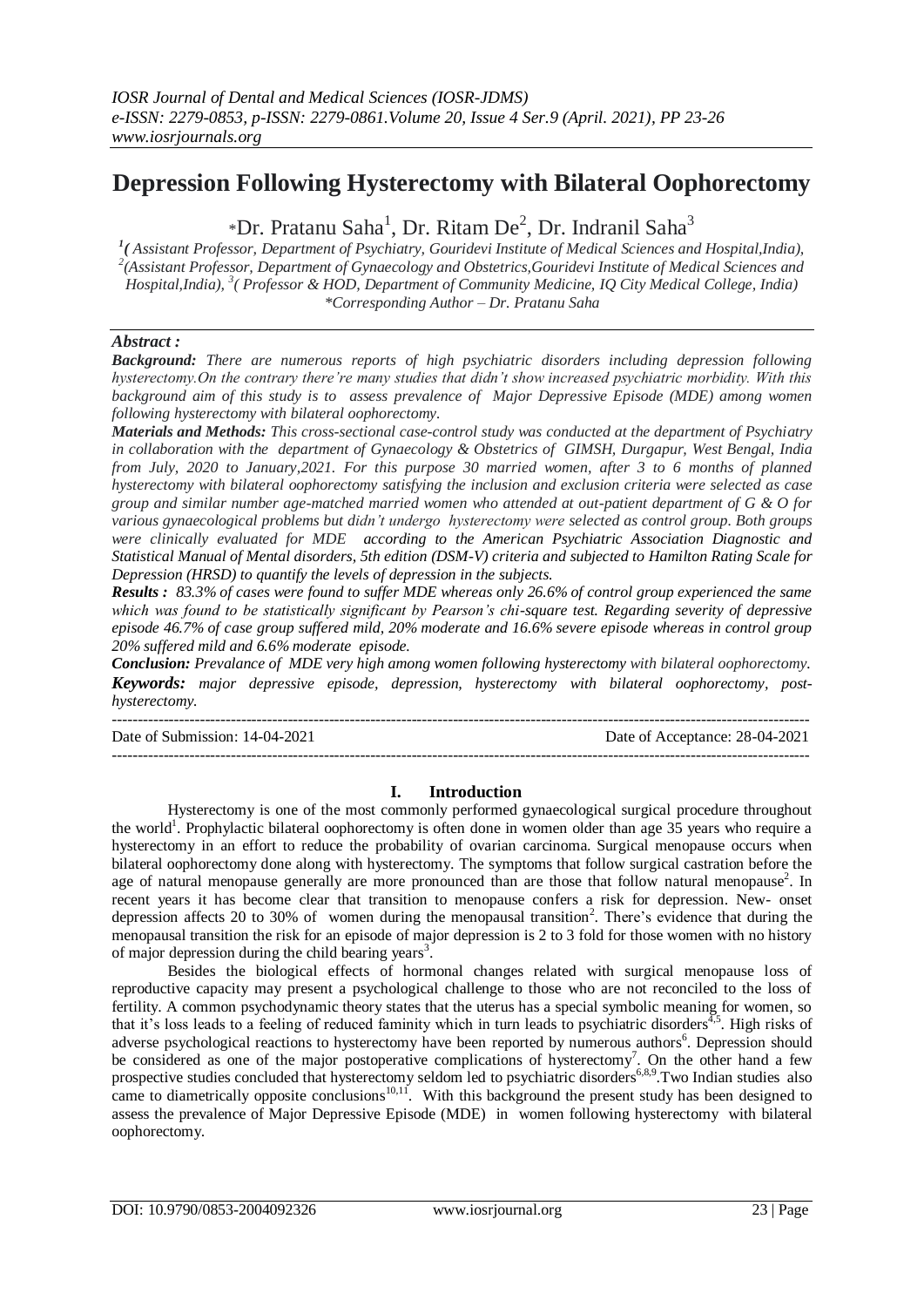# **II. Materials and Methods**

As case group 30 married women were selected 3 to 6 months after planned hysterectomy with bilateral oophorectomy after ruling out exclusion criteria. For control group similar number age-matched married women who attended outpatient department for different gynaecological problems during the same time period but didn't undergo hysterectomy were selected. Both case and control groups were interviwed thoroughly in presence of a closely related family member after taking consent from patients and their related family members. For this purpose all gynaecological treatment documents have been checked and detailed past psychiatric history including history of any psychotropic medication were taken into account. The studied groups were evaluated for MDE by Mental Status Examination and diagnosed according to the American Psychiatric Association Diagnostic and Statistical Manual of Mental disorders, 5th edition (DSM-V)<sup>12</sup> criteria and additionally subjected to 17-items Hamilton Rating Scale for Depression (HRSD) to quantify the levels of depression in the subjects. This study was done from July, 2020 to January, 2021 in the department of Psychiatry and department of Gynaecology and Obstetrics, Gouridevi Institute of Medical Sciences and Hospital, Durgapur, West Bengal, India.

Hamilton Rating Scale for Depression (HAM-D,HRSD),developed by M. Hamilton, is the most widely utilised rating scale to assess symptoms of depression. It is an observer-rated scale consisting of 17 to 21 (including two 2-part items weight and diurnal variation) items, however, 17-items are useful for assessing severity of depression. Ratings are made on the basis of the clinical interview plus any additional available information such as nursing or family member report. The items are rated on either a 0 to 4 spectrum or a 0 to 2 spectrum. Items cover depressed mood, guilt feelings, suicide, insomnia, working capacity, retardation, agitation, psychic and somatic anxiety, somatic symptoms, genital symptoms, hypochondriasis, loss of weight and insight. The scores are summed to give a total score. The possible range of score varies from 0–52. The higher the score of the subject the greater is the level of depression. A score of 0–7 indicates absence of depression, 8–13 mild depression, 14-18 moderate depression, 19-22 severe depression and 23 & above denotes very severe depression. The scale has high validity against global judgement and high reliability <sup>13</sup>. The scale has been validated for Indians.<sup>14</sup>

## **Inclusion criteria :**

- 1. Married Women.
- 2. Underwent planned hysterectomy with bilateral oophorectomy.
- 3. Operative procedure done 3 to 6 months ago.

## **Exclusion criteria :**

- 1. Patients with past history of psychiatric illness or taking any psychotropic medicines.
- 2. Patients with severe medical disorders (rather than that led to hysterectomy) or substance abuse.
- 3. Patients underwent hysterectomy with bilateral oophorectomy due to malignant aetiology.

## **Statistical analysis :**

Collected data were compiled in Microsoft excel worksheet. Categorical data were expressed in number and proportion. Association between categorical variables was assessed by Pearson's chi-square test. P value 0.05 or less was considered as statistically significant. Data analysis was done in SPSS software 20.0 ( Statistical package for the social Sciences Inc., Chicago, IL, USA.)

# **III. Results**

Majority of the cases belonged to the age group of  $35 - 39$  years (33.3%), followed by  $45 - 49$  years (30.1%); while majority of the control cases i.e.  $30.1\%$  were from age group of  $40 - 44$  years. No statistical significant association was found between cases and controls regarding the age distribution. Regarding residence, both the cases (66.7%) and controls (73.3%) came from rural area without any significant difference. About 96.7% and 90% cases and controls respectively were multipara. Most of the cases (43.3%) and controls (49.9%) were educated up to secondary level, followed by primary school level i.e. 36.7% and 30.1% respectively without any significant distribution (Table 1).

Among the cases, majority of the subjects i.e.  $46.7\%$  belonged to the score range of  $8 - 13$ , followed by 20% subjects in the score range of  $14 - 18$ . While among the controls, about  $2/3<sup>rd</sup>$  of the subjects (73.4%) had HAM-D score between  $0 - 7$ , followed by 20% subjects in the score range of  $8 - 13$ . None of the control subjects had score beyond 18. The distribution of the cases and controls in the different score range was found to be statistically significant by Pearson's chi-square test (Table 2).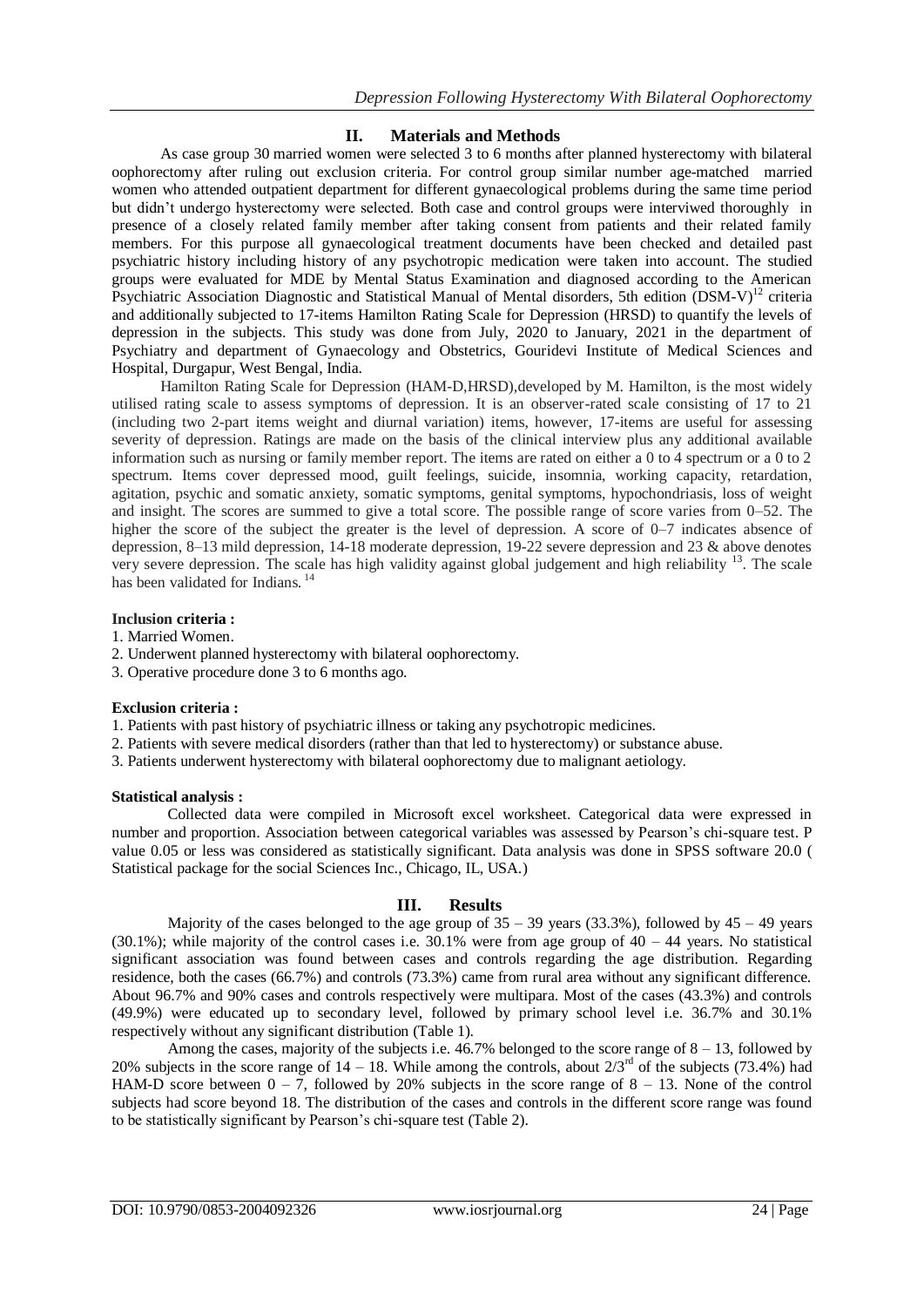| Variables                 | Cases      | Controls   |                                                |  |
|---------------------------|------------|------------|------------------------------------------------|--|
|                           | $(n = 30)$ | $(n = 30)$ | Chi-square test                                |  |
|                           | No. (%)    | No. (%)    |                                                |  |
| Age range (Years)         |            |            |                                                |  |
| 35-39                     | 10(33.3)   | 8(26.7)    | $\chi^2 = 0.83;$<br>$df = 3$ *:<br>$P = 0.83$  |  |
| 40-44                     | 8(26.7)    | 9(30.1)    |                                                |  |
| 45-49                     | 9(30.1)    | 8(26.7)    |                                                |  |
| 50-54                     | 1(3.3)     | 2(6.6)     |                                                |  |
| 55-59                     | 1(3.3)     | 2(6.6)     |                                                |  |
| 60-64                     | 1(3.3)     | 1(3.3)     |                                                |  |
| Habitat                   |            |            |                                                |  |
| Rural                     | 20(66.7)   | 22(73.3)   | Yates corrected<br>chi-square $= 0.07$ ;       |  |
| Urban                     | 10(33.3)   | 8(26.7)    | $df = 1$ ; $P = 0.77$                          |  |
| <b>Educational levels</b> |            |            |                                                |  |
| Illiterate                | 5(16.7)    | 3(10.0)    | $\chi^2 = 1.2$ ;<br>$df = 2$ **;<br>$P = 0.54$ |  |
| Primary schooling         | 11(36.7)   | 9(30.1)    |                                                |  |
| Secondary schooling       | 13 (43.3)  | 15 (49.9)  |                                                |  |
| Graduate                  | 1(3.3)     | 3(10.0)    |                                                |  |
| Parity                    |            |            |                                                |  |
| Unipara                   | 1(3.3)     | 3(10.0)    | Fischer Exact P value =<br>0.61                |  |
| Multipara                 | 29 (96.7)  | 27(90.0)   |                                                |  |

**Table 1**: Distribution of Cases & Controls according to age

\* For chi-square calculation 3 rows have been merged together i.e. (50 to 64 years)

\*\* For chi-square calculation 2 rows have been merged together i.e. (Secondary schooling and graduate)

| ----o              |                                |                                   |                                            |
|--------------------|--------------------------------|-----------------------------------|--------------------------------------------|
| <b>HAM-D</b> Score | Cases<br>$(n = 30)$<br>No. (%) | Controls<br>$(n = 30)$<br>No. (%) | Chi-square test                            |
| $0 \text{ to } 7$  | 5(16.7)                        | 22(73.4)                          |                                            |
| 8 to 13            | 14 (46.7)                      | 6(20.0)                           | $\chi^2 = 20.13;$<br>df = 2 <sup>*</sup> ; |
| 14 to 18           | 6(20.0)                        | 2(6.6)                            | P < 0.05                                   |
| 19 to 22           | 4(13.3)                        | 0                                 |                                            |
| 23 & above         | 1(3.3)                         | $\theta$                          |                                            |

**Table 2:** Distribution of Cases & Controls according to HAM-D score

\* For chi-square calculation 3 rows have been merged together i.e. (Score 14 and above)

# **IV. Discussions**

The present study revealed that most of the cases were in their late reproductive age. The age of the subjects ranged from 35 to 64 years, of which 90.1% belonged to 35 to 49 years. In similar studies Bhatia et al showed that majority of the cases (44%) belonged to 35 to 44 years whereas Roy et al found majority (49.5%) of the cases belonged to 35 to 40 years of age group<sup>11,15</sup>. So the present study finding was consistent with the findings of other studies. Regarding parity we found 96.7% of cases were multipara. This is similar to the finding by Bhatia et al who found 80% multipara out of total 50 cases and by Roy et al who found 98.6% multipara out of total  $365$  cases<sup>11,15</sup>. The preponderance of multiparity might be due to the fact that conventionally conservative treatments are preferred over hysterectomy before completion of the family.

In this study 83.3% of cases were found to suffer MDE whereas only 26.6% of control group experienced the same which is statistically significant. Regarding severity of depressive episode 46.7% of case group suffered mild, 20% moderate and 16.6% severe episode whereas in control group 20% suffered mild and 6.6% moderate episode. None of the control group was found to suffer severe episode. Richards observed depression in 73% of women (n=56) who had had history of hysterectomy within last 5 years as against 29% among age-matched women who had had history of major surgery<sup>16</sup>. In a similar study by Sehlo MG, Ramadani